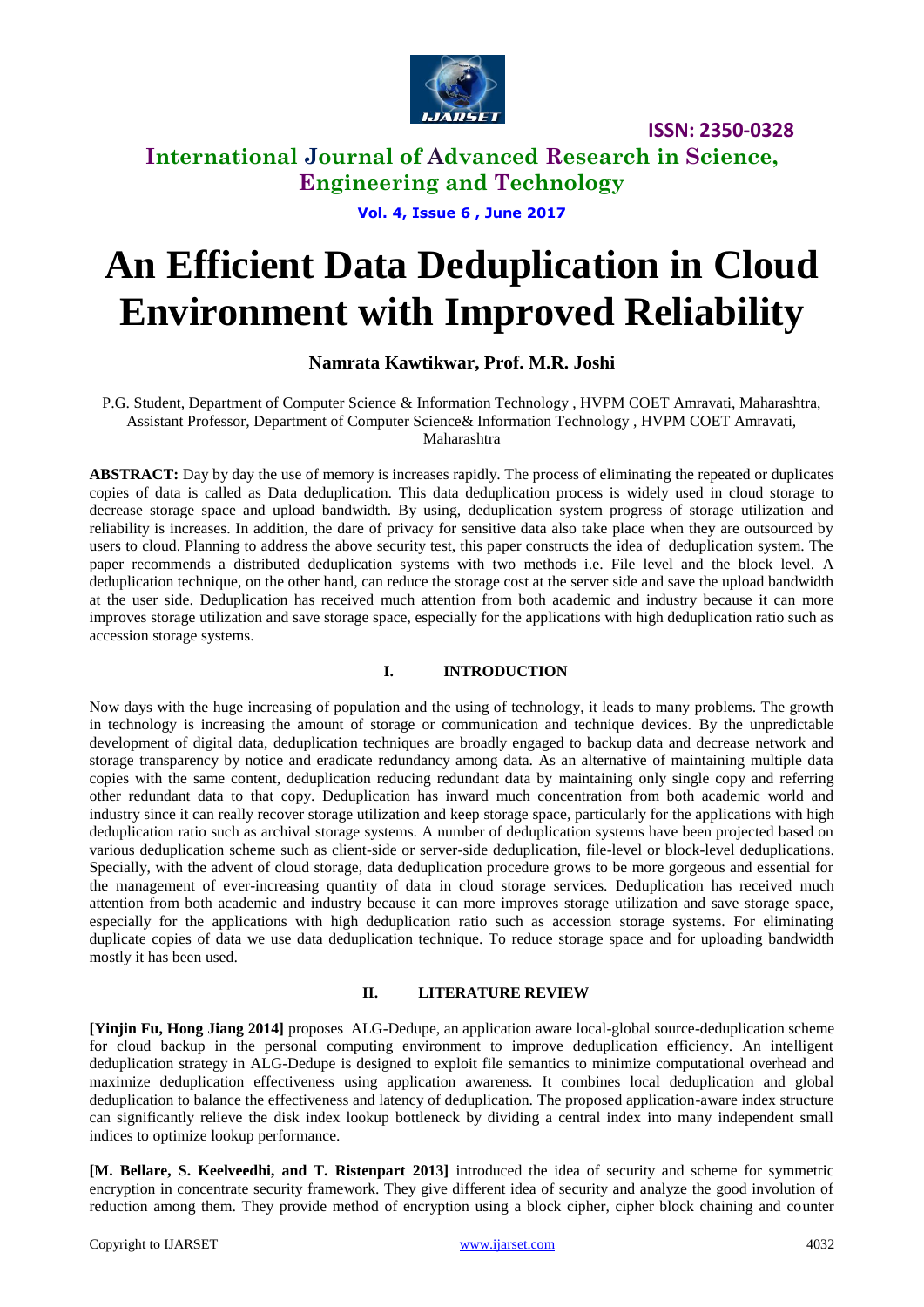

# **International Journal of Advanced Research in Science, Engineering and Technology**

## **Vol. 4, Issue 6 , June 2017**

mode. They had two goals .First is to study the idea of security for symmetrical encryption and second is to provide concrete security analysis of fixed symmetric encryption device.

**[P. Anderson, L. Zhang et al. 2010]** proposed a solution here the data which is common between users to increase the speed of backup and reduce the storage requirement namely backup algorithm. Supports client-end per user encryption is necessary for confidential personal data. This provides the potential to significantly decrease backup times and storage requirement. Storing huge amount of data in personal computer or laptops causes poor connectivity also may be theft due to hardware failure. However Network bandwidth can be a bottle-neck and Backing up directly to a cloud can be very costly are not addressed. Conventional backup solutions are not well suited to this environment. So client side deduplication necessary for confidential personal data

#### **III. EXISTING SYSTEM**

Data de-duplication techniques are very interesting techniques that are widely employed for data backup in enterprise environments to minimize network and storage overhead by detecting and eliminating redundancy among data blocks. There are many de-duplication schemes proposed by the research community. The reliability in de-duplication has also been addressed. However, all of these works have not considered and achieved the tag consistency and integrity in the construction.

There are some disadvantages of the existing system like:

- The traditional deduplication methods cannot be directly extended and applied in distributed system.
- Data reliability is actually a very critical issue in a deduplication storage system because there is only one copy for each file stored in the server shared by all the owners.
- <sup>o</sup> Most of the deduplication system performs only the file level deduplication. No block level deduplication is performed there.
- <sup>o</sup> Furthermore the challenges for data privacy also arise as more and more sensitive data are being outsourced by user to cloud.

#### **IV. PROPOSED SYSTEM**

Two kind's entities will be involved in this deduplication system, including the user and the storage cloud service provider (S-CSP).

User: The user is an entity that wants to outsource data storage to the S-CSP and access the data later. In a storage system supporting deduplication, the user only uploads unique data but does not upload any duplicate data to save the upload bandwidth. Furthermore, the fault tolerance is required by users in the system to provide higher reliability.

S-CSP: The S-CSP is an entity that provides the outsourcing data storage service for the users. In the deduplication system, when users own and store the same content, the S-CSP will only store a single copy of these files and retain only unique data. A deduplication technique, on the other hand, can reduce the storage cost at the server side and save the upload bandwidth at the user side. For fault tolerance and confidentiality of data storage, we consider a quorum of S-CSPs, each being an independent entity. The user data is distributed across multiple S-CSPs.

Though deduplication technique can save the storage space for the cloud storage service providers, it reduces the reliability of the system. Data reliability is actually a very critical issue in a deduplication storage system because there is only one copy for each file stored in the server shared by all the owners. If such a shared file/chunk was lost, a disproportionately large amount of data becomes inaccessible because of the unavailability of all the files that share this file/chunk. If the value of a chunk were measured in terms of the amount of file data that would be lost in case of losing a single chunk, then the amount of user data lost when a chunk in the storage system is corrupted grows with the number of the commonality of the chunk. Thus, how to guarantee high data reliability in deduplication system is a critical problem. However, as lots of deduplication systems and cloud storage systems are intended by users and applications for higher reliability, especially in archival storage systems where data are critical and should be preserved over long time periods. This requires that the deduplication storage systems provide reliability comparable to other high-available systems.

Here, the main motives of the proposed systems are-

To authenticate a data and to make available integrity and validity assurances on the data.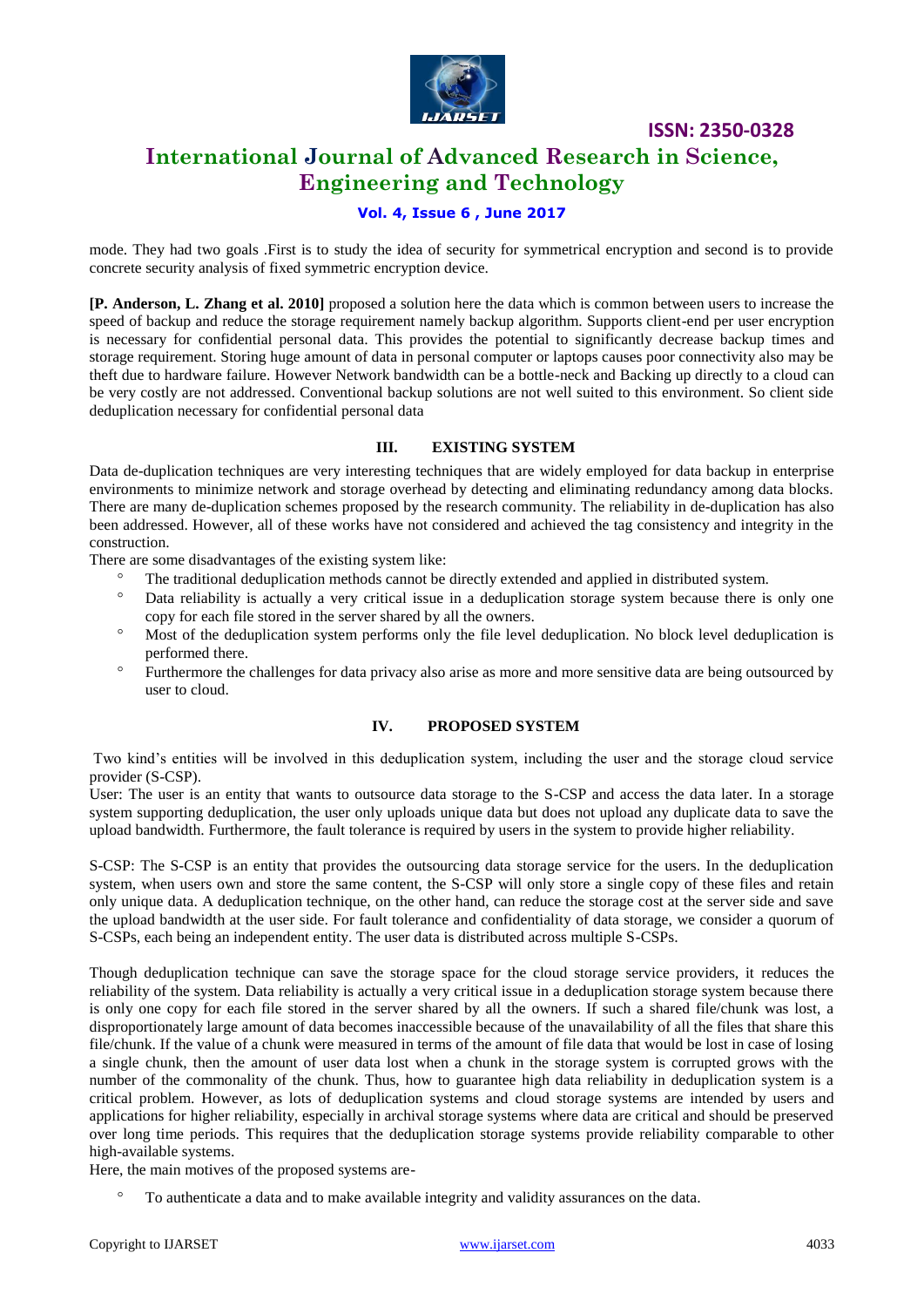

# **ISSN: 2350-0328 International Journal of Advanced Research in Science, Engineering and Technology**

## **Vol. 4, Issue 6 , June 2017**

- <sup>o</sup> To Distributed Deduplication System.
- To implement Block-level Distributed Deduplication System.
- To maintain the consistency and integrity of data within file

#### **V. PROPOSED METHODOLOGY**

There are two types of deduplication in terms of the size: (i) file-level deduplication, which discovers redundancies between different files and removes these redundancies to reduce capacity demands, and (ii) block level deduplication, which discovers and removes redundancies between data blocks. The file can be divided into smaller fixed-size or variable-size blocks. Using fixedsize blocks simplifies the computations of block boundaries, while using variable-size blocks provides better deduplication efficiency.

#### **A. File-Level Distributed Deduplication System**

A file is nothing but a data unit. While investigating duplication in file, it characteristically uses hash function and generates hash value for file which treated as file identifier. In case that more than one file has the same hash value, they are considered to have the similar contents and only one unique file of these files will be stored or saved in Storage.



Fig 1: File Level Deduplication

It support capable duplicate check, tags for each file will be calculated and send to storage cloud service provider. To prevent alignment invasion organized by the cloud based service provider.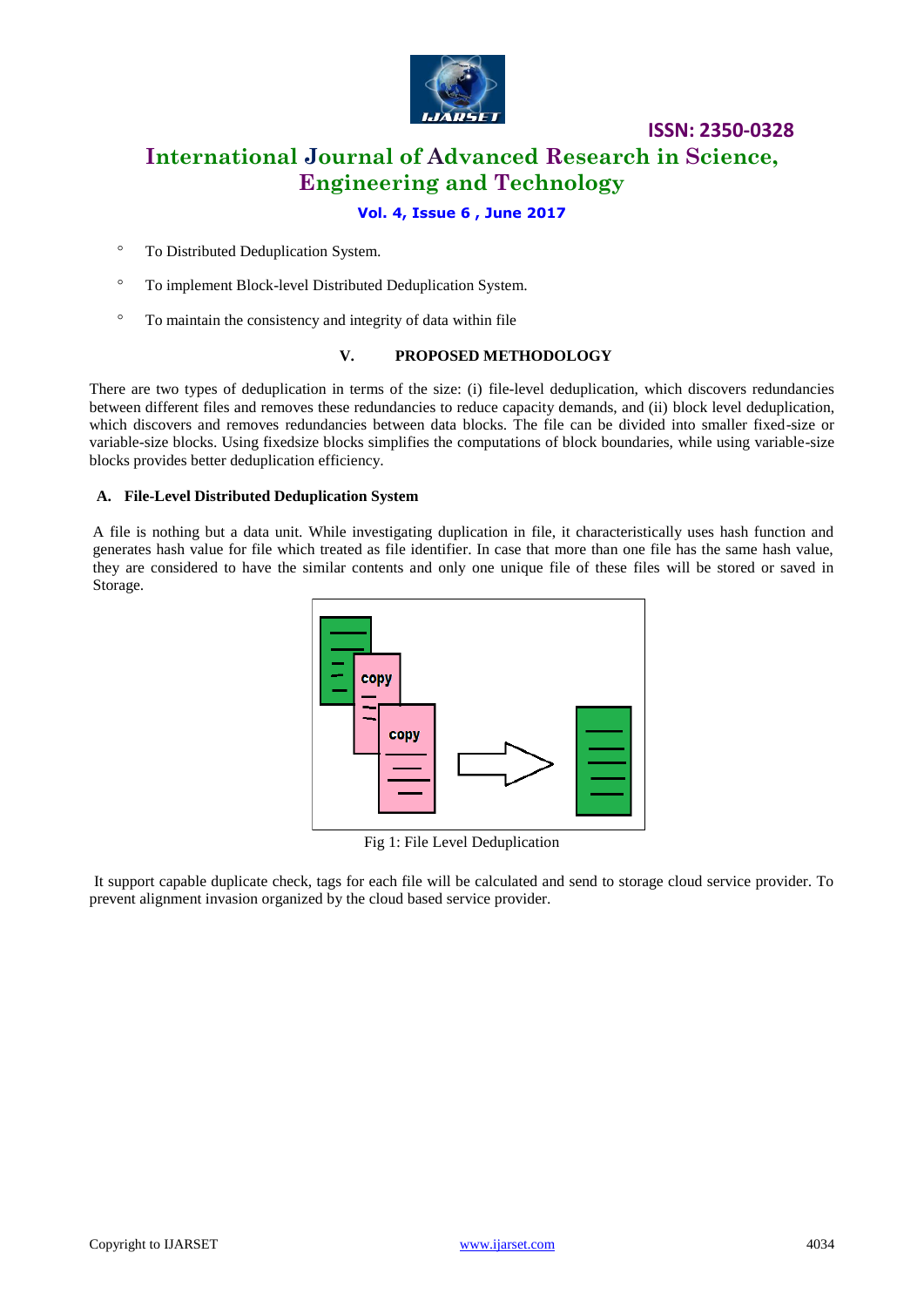

# **International Journal of Advanced Research in Science, Engineering and Technology**

## **Vol. 4, Issue 6 , June 2017**



Fig 2: File Level deduplication Process

Above figure shows the File level deduplication process. Here we are checking for the exact same copy of the file. If the user uploads the new file and if that file is already present on the server then server will give the message that; the "file is already exist" and will not save the file again.

#### **B. Block-Level Deduplication System**

File level dedupliction is just not enough. Here we are doing the block level deduplication where we will check the content of the files. We will check the similar data content with the already stored file.

In this part, we appear how to derive the fine grained block level distributed deduplication. In this kind of Deduplication, it divides entire file into numerous fix size chunks or variable size chunks then it calculates a hash value for each of the chunk for investigating duplication blocks. Block-level Deduplication reduces duplicate chunks of files that may occur in non- alike files. Here, the client also demands to perform the file level deduplication before uploading file. The user partition this files into blocks, if no duplication is found and performs block-level deduplication system. The system set up is similar to file-level deduplication and also block size parameter will be defined.



Fig 3 : Block Level Deduplication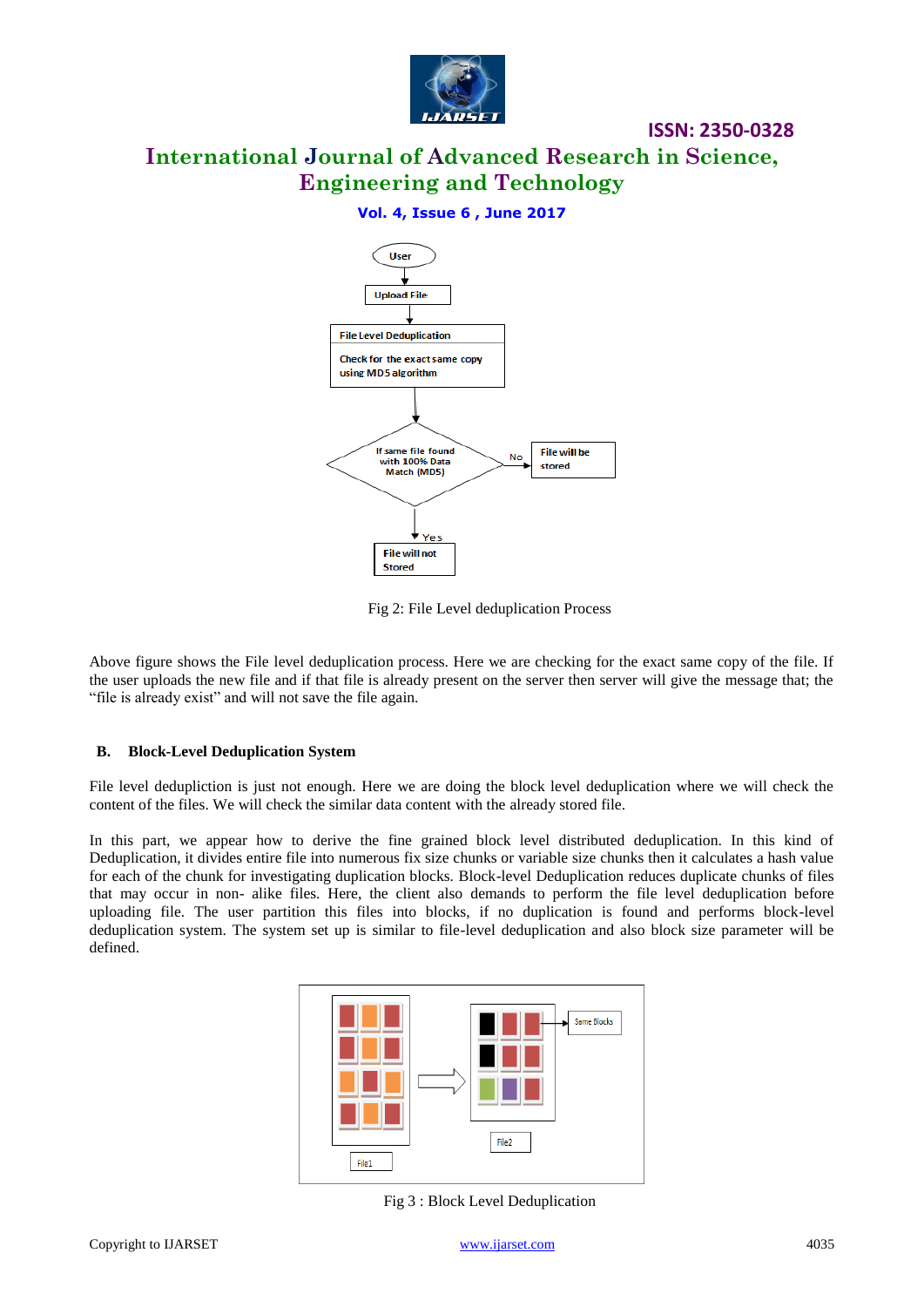

**ISSN: 2350-0328 International Journal of Advanced Research in Science, Engineering and Technology**

#### **Vol. 4, Issue 6 , June 2017**

Above figure shows about the Block Level deduplication. Here file1 is the file which is already stored on the server and the file2 is the new uploaded file. File2 contains the similar blocks of data as in the file1. By performing the block level deduplication process we will come to know that how many percent of data is similar with the stored file.



Fig 4: Block Level deduplication Process

Above figure shows the Block level deduplication process.

#### **C. Implementation Of Deduplication Algorithm**

In Block-level deduplication we parse the data in terms of blocks.

1. Start

- 2. Declare Variable
- 3. Initialize variable
- 4. Read bytes from file in tone iteration
- 5. Read from file until reach EOF
- 5.1 Generate Hash Value from strBuff[BLOCKSIZE]
- 5.2 if (FirstBlock)
	- Consider node as root element IncBlockCtr else search the generated Hash in Search Table if (Find Hash  $==$  True) Compute the Node Add the Node to a linked List Change the EndLink of SLL else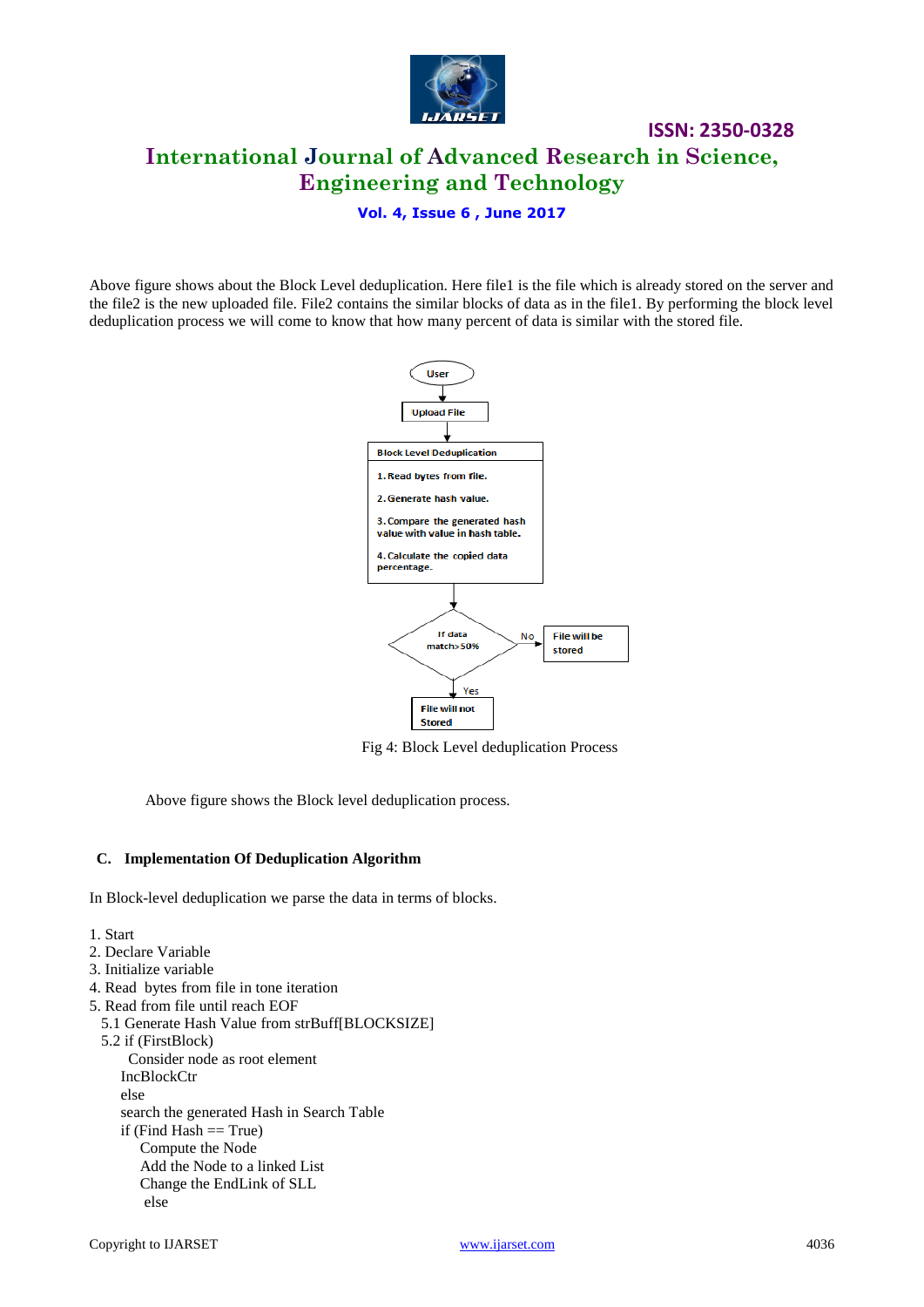

**International Journal of Advanced Research in Science, Engineering and Technology**

## **Vol. 4, Issue 6 , June 2017**

 Add the node in Search Table IncTheBlockCounter

- 6. Calculate Deduplication Ratio
- 7. Display the Result for each iteration
- 8. END

Description:

- 1. As the loop runs it reads bytes of data in one iteration and generate the hash for the same.
- 2. Search() procedure ensures that entry is not already present in search table.
- 3. If the hash already exist
	- o Compute the node
	- o Add the node to Single linked list
- 4. If hash doesn't exist
	- o Compute the node
	- o Use hash as a key for comparison
	- o Add the node in Search Table
- 5. Calculate deduplication percentage as a measurement also known as Deduplication ratio.

Thus we can find out the duplication of data in the uploaded file before storage.

#### **VI. RESULT AND DISCUSSION**

In this system, user can upload the file, search file, shared file, download file. The main task of the system is to check for the duplicates. In this system we are having two options for the deduplication one is File level deduplication and another one is Block level deduplication. In the following section we can see the time taken for the both deduplication types.

#### **A. File level deduplication**

Following table shows the computational time for the file level deduplication approach. This result is calculated by taking the number of files and their processing timing.

| No.<br>of<br>Files | Computational Time for<br>file level approach |
|--------------------|-----------------------------------------------|
|                    | 2.6                                           |
|                    | 2.9                                           |
| g                  | 3.1                                           |
|                    |                                               |

Table 1: Computational time for file level approach

As shown in above table we have calculated the computational timing when number of files stored 5,7, 9, 11 respectively.

#### **B. Block level deduplication**

Following table shows the computational time for the block level deduplication approach. This result is calculated by taking the number of files and their processing timing.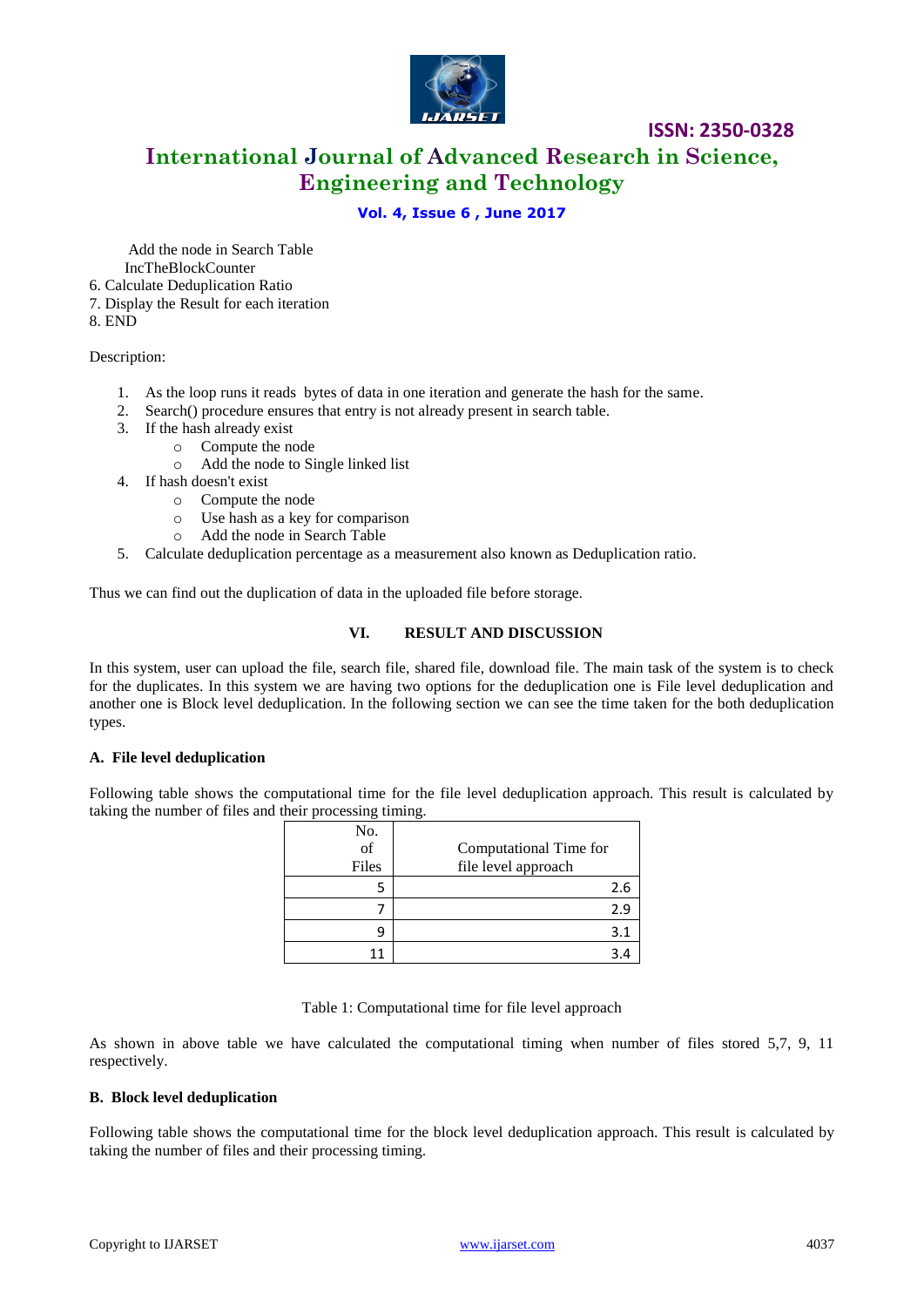

# **International Journal of Advanced Research in Science, Engineering and Technology**

# **Vol. 4, Issue 6 , June 2017**

| No. of<br>Files | Computational Time for Block level<br>approach |     |
|-----------------|------------------------------------------------|-----|
|                 |                                                | 4.6 |
|                 |                                                | 4.9 |
| q               |                                                | 5.1 |
| 11              |                                                |     |

Table 2: Computational time for Block level approach



Graph (a): File Level Analysis Graph (b): Block Level Analysis

In the above graphs Graph (a) shows that the x axis indicates the number of files on which the file level deduplication performed. The y axis indicated the total computational time in ms to perform file level deduplication by using MD5 algorithm. And in Graph(b) the x axis indicates the number of files on which the block level deduplication performed. The y axis indicated the total computational time in ms to perform block level deduplication.

## **VII. ADVANTAGES**

- This application helps in easy maintenance of data on the cloud platform so that no duplicate files are saved in the cloud which helps to save the storage space.
- Proposed system provides authentication and integrity and validity assurances on the data.
- The proposed constructions support both file-level and block-level deduplication.